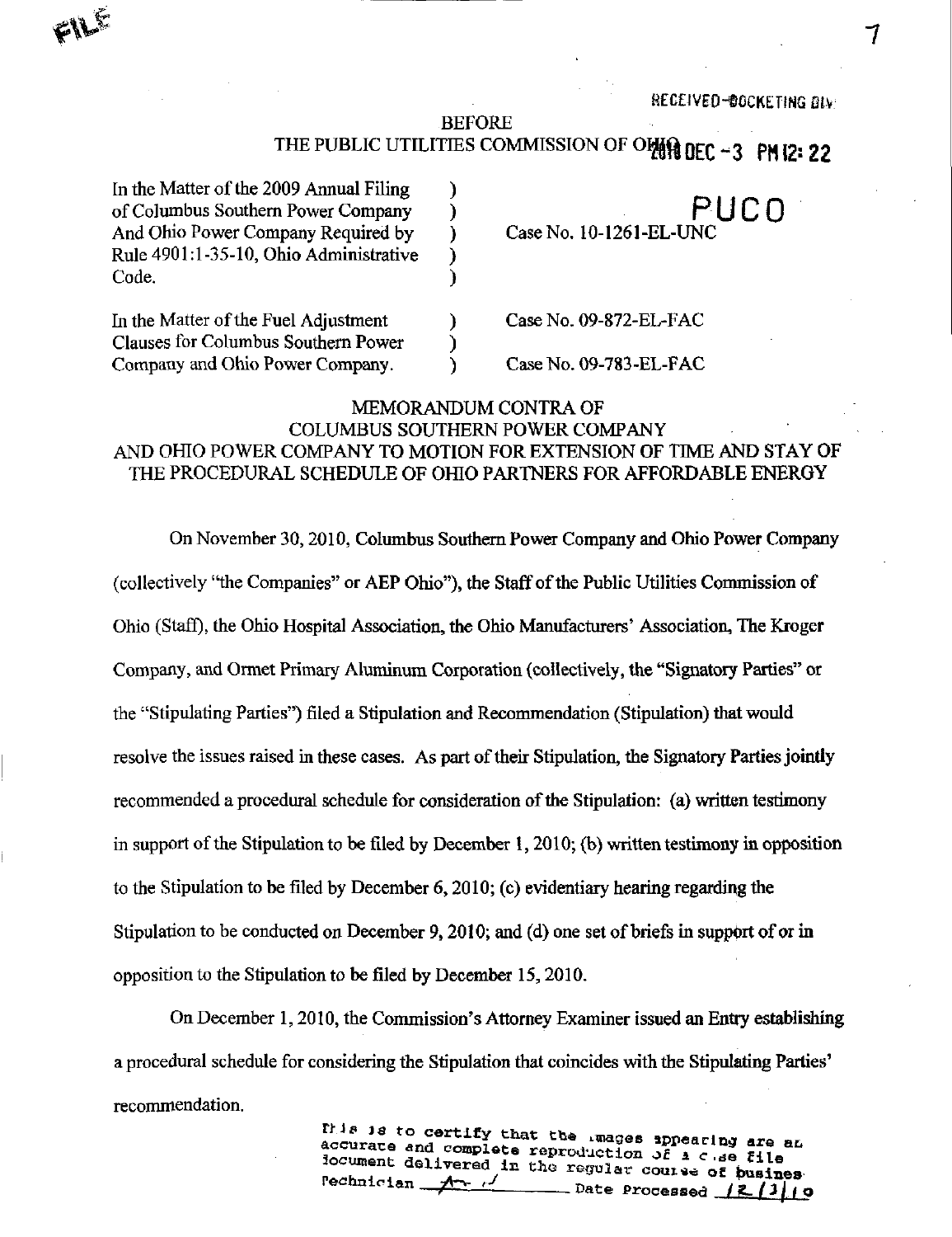Also on December 1, the Office of the Consumers' Counsel, Ohio Energy Group, Appalachian Peace and Justice Network, Industrial Energy Users-Ohio, and Ohio Partners for Affordable Energy (Non-Signatory Parties) jointly filed a memorandum contra that opposes the Stipulating Parties' recommended procedural schedule along with a motion that requests an alternative procedural schedule and asks for expedited treatment of their requested procedural schedule. The Non-Signatory Parties also request that the time period for responding to their discovery requests be shortened to five days (from the ten-day time period that currently applies). On December 2, 2010, AEP Ohio filed a memorandum contra the Non-Signatory Parties' Motion for Procedural Schedule.

### OPAE cannot be heard to join two pleadings asking for the same retief

On December 2, 2010, Ohio Partners for Affordable Energy (OPAE) filed a motion of its own - again asking for a delay in the established procedural schedule. Because OPAE already had joined in the Non-Signatory Parties Motion for Procedural Schedule, its duplicative request asking for the same relief should not even be heard or considered separately. The Commission should not permit OPAE more than "one bite at the apple" and should only consider and rule on OPAE's request once - and reject it as part of denying the Non-Signatory Parties' Motion. For the reasons stated in AEP Ohio's prior response to the Non-Signatory Parties' Motion, OPAE's request for delay also fails to state good cause for an extension. If the Commission does separately consider OPAE's redundant request, it should reject it for several additional reasons discussed below.

 $\mathbf{2}$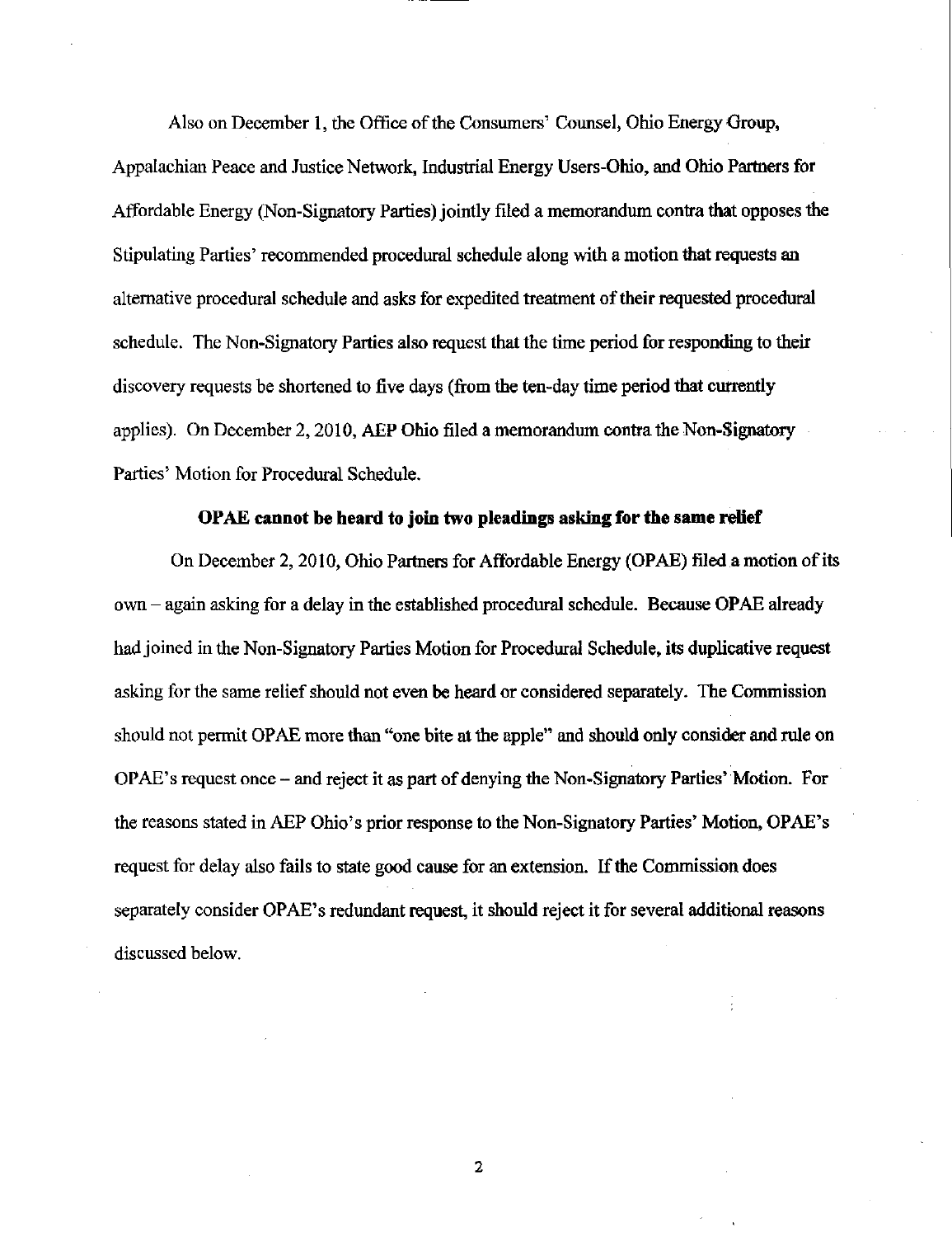#### OPAE did not invoke, let alone address or establish, the proper elements of a stay

OPAE asks for a stay of the current schedule but fails to even address, let alone establish, any of the established grounds to seek a stay of a Commission determination. The Commission has noted that there is no controlling precedent in Ohio setting forth the conditions under which the Commission will stay one of its own orders.<sup>1</sup> However, the Commission has favored the four-factor test to determine the need for a stay offered in a dissenting opinion by Justice Douglas in MCI Telecommunications Corp. v. Pub. Util. Comm.<sup>2</sup> This test involves examining:

> (a) Whether there has been a strong showing that movant is likely to prevail on the merits;

(b) Whether the party seeking the stay has shown that it would suffer irreparable harm absent the stay;

(c) Whether the stay would cause substantial harm to other parties; and

(d) Where lies the public interest.

OPAE's request should be denied due to its failure to address the basic justification for such an extraordinary relief. The Commission has fully considered the matters in these cases and even issued its procedural schedule. OPAE did not offer any rationale why it would be irreparably harmed as a result of the decision. A scheduling conflict certainly does not rise to the level of irreparable harm. OPAE provides no evidence of substantial harm to other parties. OPAE's basis for stay are based in its own issues with the stipulation and not based on a public interest argument. It is not clear that OPAE intended to invoke the full package associated with invoking a request for a stay, especially as it did not provide the traditional justification and

In the Matter of the Commission's Investigation Into the Modification of Intrastate Access Charges Case No. 00-127-TP-COI, Entry on Rehearing (February 20,2003) ("Access Charge Decision") at 5.

MCI Telecommunications Corp. v. Pub. Util. Comm. (1987), 31 Ohio St.3d 604.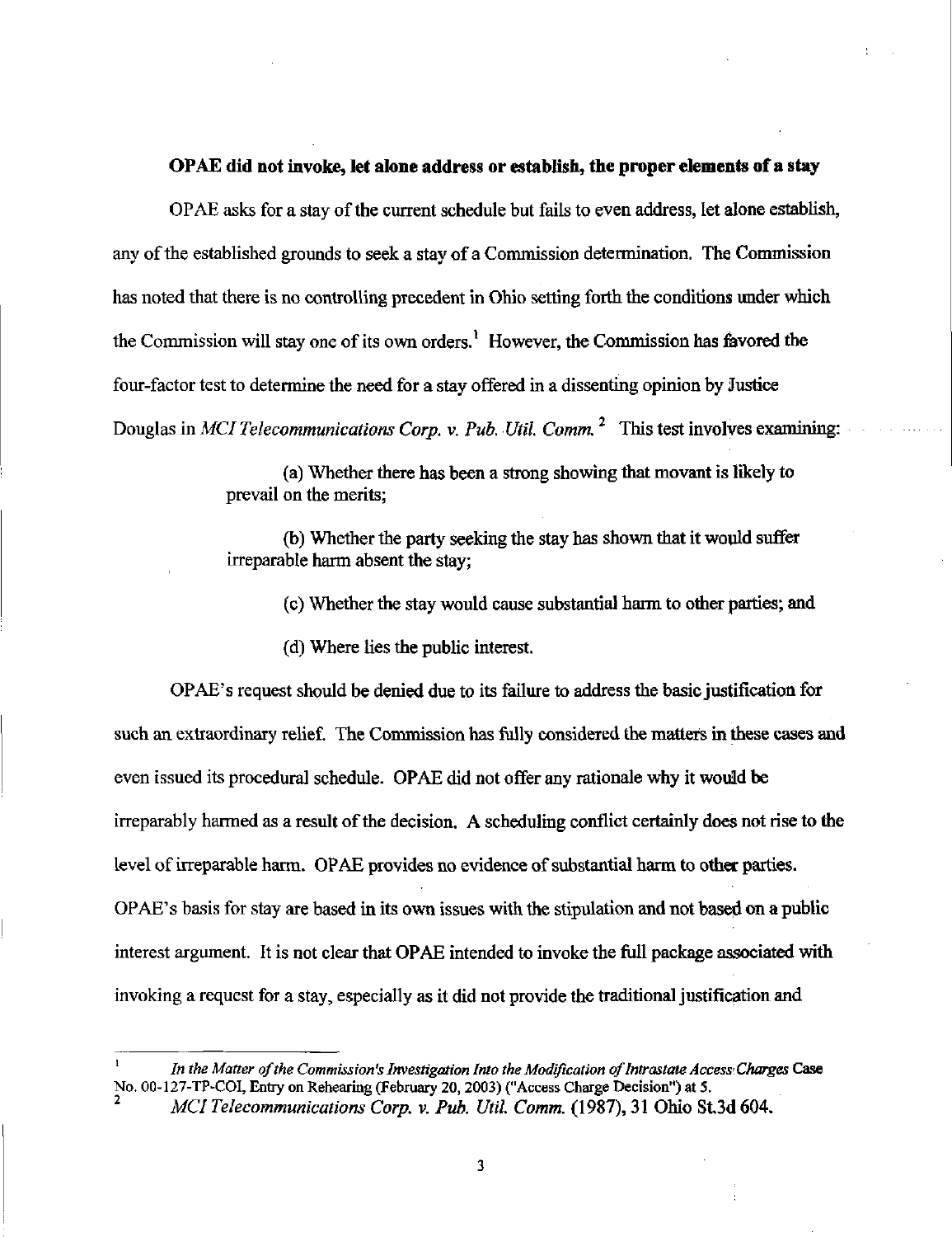should not attempt to do so now. Either way, the facts presented by OPAE to justify such an extraordinary remedy are not present. The Commission should deny this request.

## OPAE Cannot Rely on a Sudden Interest in the FAC Cases as a Reason for Delaying the Procedural Schedule Established for Consideration of the Stipulation

OPAE never sought intervention in the FAC Cases (until yesterday) and one can only presume that OPAE did not have an interest in those proceedings independent of the Stipulation. OPAE maintains that it now needs to familiarize itself with the entire record m the FAC Cases in order to address the Stipulation, merely because the Stipulation resolves the FAC Cases. OPAE did not ask AEP Ohio for access to the confidential information but rather simply claims in its pleading that it lacks access to the information from the FAC Cases. Regardless of OPAE's status as an intervening party in the FAC Cases, AEP Ohio is willing under the present circumstances to provide access to the confidential information relating to the FAC aspects of the Stipulation that might be sought by OPAE, subject to OPAE signing a reasonable protective agreement.<sup>3</sup> Indeed, along with the filing of this pleading, AEP Ohio has already sent OPAE a protective agreement to sign for this purpose. In short, OPAE's access to data that relates to the FAC Cases is not a basis to support OPAE's late intervention or to delay the existing procedural schedule. Regardless, there is no need to re-litigate either the SEET Case or the FAC Cases as part of evaluating the Stipulation; the Stipulation hearing focuses on the three-part test for adoption of contested settlements.

#### A Scheduling Conflict for One of OPAE's Attorneys Does Not Support a Month Delaying

The only other basis for delay offered by OPAE is that one of its attorneys has a scheduling conflict. While OPAE's pleading recites in detail the important matters that need to be addressed by Mr. Rinebolt on the day that is also scheduled for the Stipulation hearing to

4

 $3$  To date, no requests of AEP Ohio have been made by OPAE in this regard.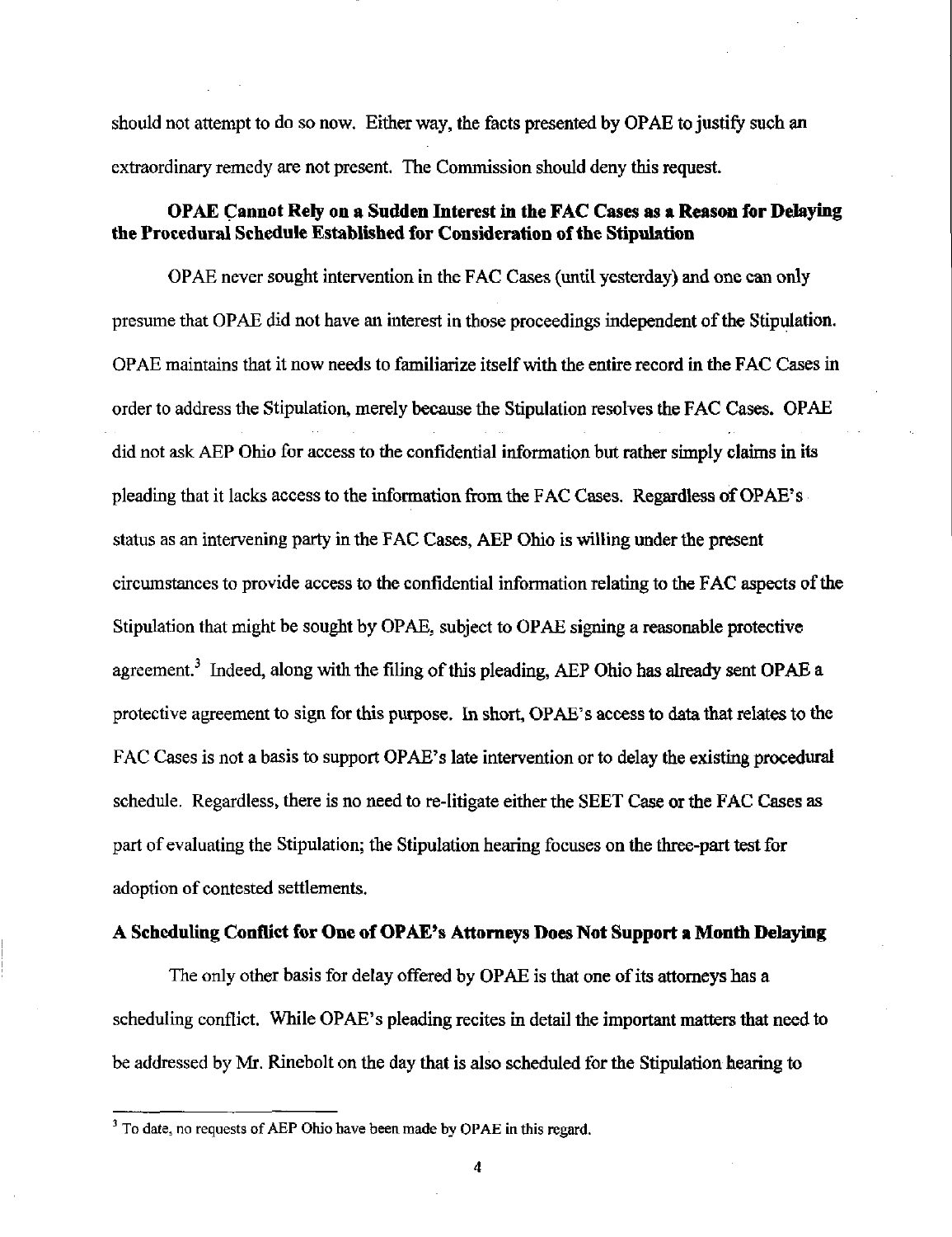begin, the fact is that OPAE has multiple attorneys working for the organization. In fact, the transcript record in the SEET hearing shows that Ms. Mooney was present for OPAE, not Mr. Rinebolt, on all four hearing days. Hence, OPAE has functioned thus far in these proceedings exclusively through participation of Ms. Mooney and Mr. Rinebolt's one-day scheduling conflict does not justify a month delay. In any case, if OPAE believes that it is critical for Mr. Rinebolt to attend the Stipulation hearing, AEP Ohio would be amenable to delaying the start of the Stipulation hearing until December 10, provided the hearing is also completed that same day.

#### **CONCLUSION**

For the foregoing reasons, the Commission should deny OPAE's motion.

Respectfully submitted.

Steven T. Nourse Matthew J. Satterwhite American Electric Power Corporation 1 Riverside Plaza, 29<sup>th</sup> Floor Columbus, Ohio 43215-2373 Telephone: (614) 716-1608 Facsimile: (614) 716-2950 [stnourse@aep.com](mailto:stnourse@aep.com) 

Daniel R. Conway Porter Wright Morris & Arthur Huntington Center 41 S. High Street Columbus, Ohio 43215 Telephone: (614)227-2770 Fax: (614) 227-2100 Email: dconway@porterwright.com

Counsel for Columbus Southem Power Company and Ohio Power Company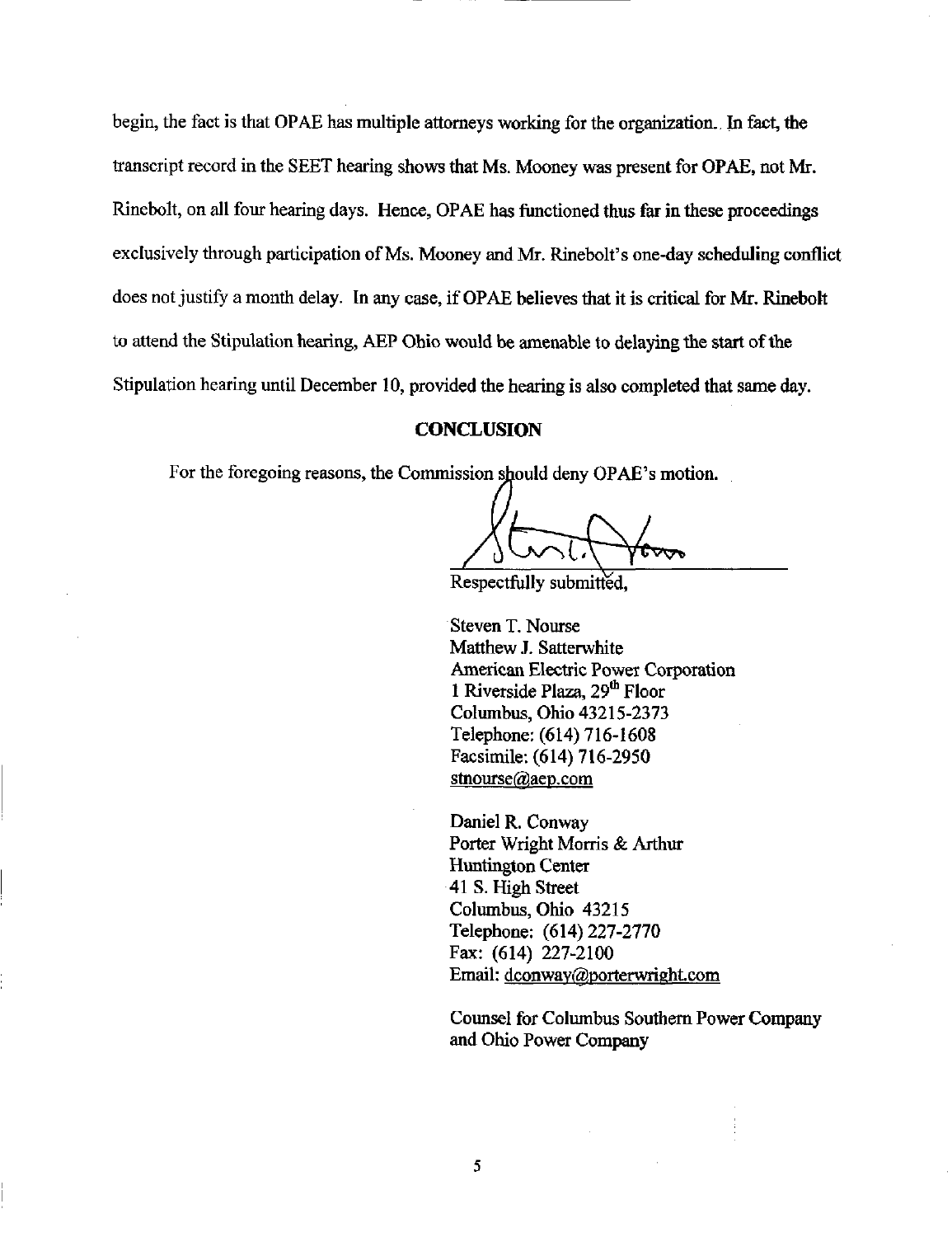#### PROOF OF SERVICE

1 certify that Columbus Southem Power Company's and Ohio Power Company's Memorandum Contra was

served by U.S. Mail upon counsel for all parties of record identified below this  $3<sup>rd</sup>$  day of December, 2010.

Steven T. Nourse

Thomas W. McNamee Sarah J. Parrot Assistant Attorneys General Public Utilities Section 180 East Broad Street, 6th Floor Columbus, Ohio 43215-3793 [thomas.mcnamee@puc.state.oh.us](mailto:thomas.mcnamee@puc.state.oh.us)  sarah,parrot@puc.state.oh,us

Samuel C, Randazzo Joseph M. Clark McNees Wallace & Nurick LLC 21 East State Street, 17th Floor Columbus, OH 43215 [sam@mwncmh.com](mailto:sam@mwncmh.com)  jclark(gjmwncmh.com

David C. Rinebolt Colleen L. Mooney Ohio Partners for Affordable Energy 231 West Lima Street Findlay, Ohio 45839-1793 [drinebolt@ohiopartners.org](mailto:drinebolt@ohiopartners.org)  cmooney2@columbus.rr.com

Joseph Maskovyak Ohio State Legal Services Association 555 Buttles Avenue Columbus, Ohio 43215-1137 imaskovyak@ohiopovertylaw.org

John W. Bentine Mark S. Yurich Matthew S. White Chester Wilcox & Saxbe LLP 65 East State Street, Suite 1000 Columbus, Ohio 43215 [jbentine@cwslaw.com](mailto:jbentine@cwslaw.com)  [myurich@cwslaw.com](mailto:myurich@cwslaw.com)  [mwhite@cwslaw.com](mailto:mwhite@cwslaw.com) 

David F. Boehm Michael L, Kurtz Boehm Kurtz & Lowry 36 East Seventh Street, Suite 1510 Cincinnati, Ohio 45202 [dboehm@BKLlawfirm.com](mailto:dboehm@BKLlawfirm.com)  mkurtz@BKLlawfirm.com

Michael R. Smalz Ohio Poverty Law Center 555 Buttles Avenue Columbus, Ohio 43215 [msmalz@ohiopovertvlaw.org](mailto:msmalz@ohiopovertvlaw.org) 

Richard Sites General Counsel & Senior Director of Health Policy Ohio Hospital Association 155 East Broad Street, 15th Floor Columbus, Ohio 43215-3620 ricks@ohanet.org